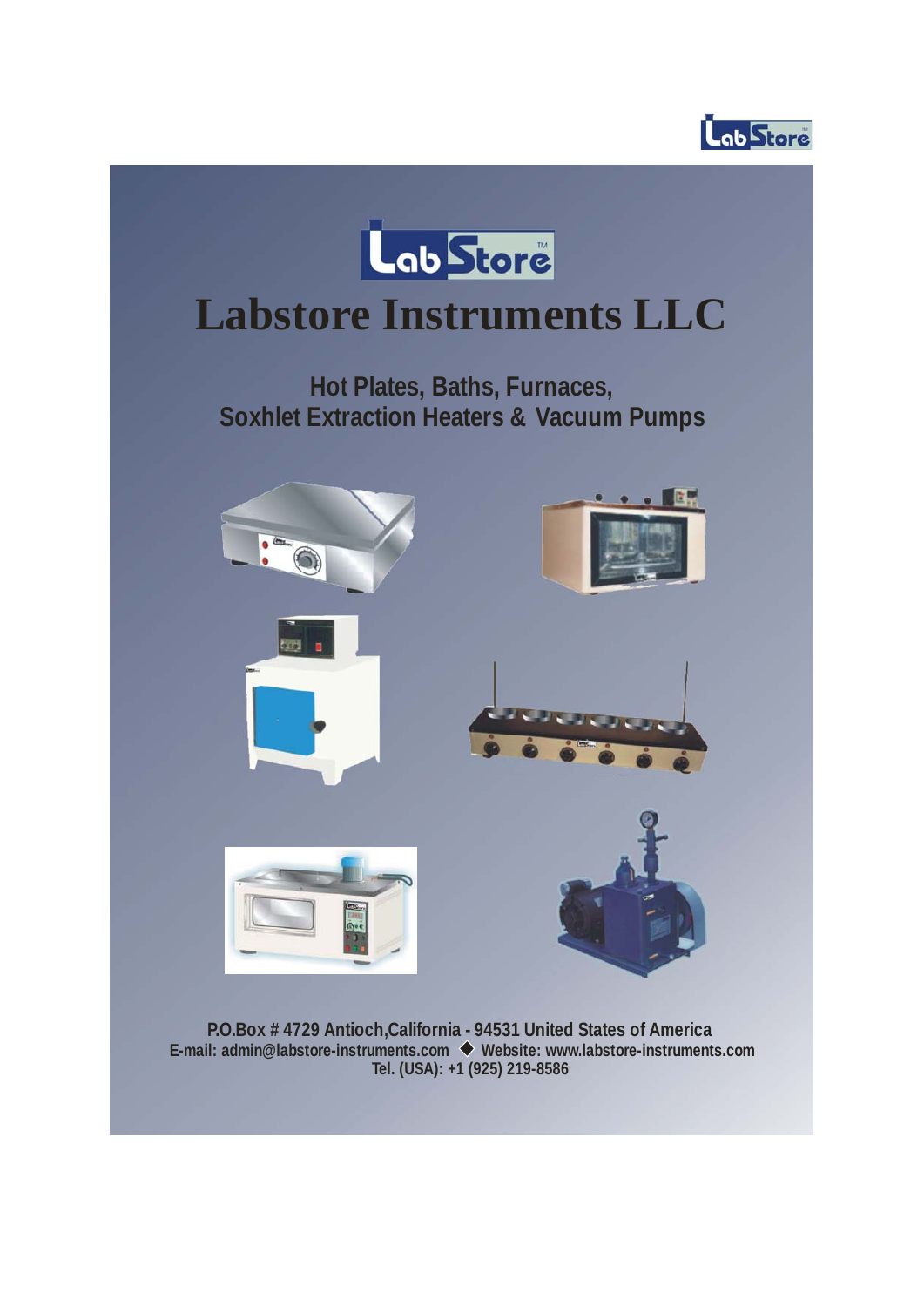

## *Labstore Instruments LLC*

*"Your one stop for high quality and affordable instruments. We supply instruments tailor-made for your testing and measuring needs, and guarantee your satisfaction."*

Labstore Instruments is a manufactures and distributes petroleum testing instruments. The company was founded in back in 1978; our trading partners are the major refineries all over the world, Testing Laboratories, Analysts, Oil Refineries, Universities, and R&D Laboratories. Labstore helps incorporate high quality and affordable instruments in today's leading petroleum testing industry.

#### **VISION**

Our vision is to meet and satisfy our customers' needs through our environmental friendly, high quality affordable instruments provide and exceed international standards through value added specialized services.

#### **OUR VALUES**

RESPECT - In all our business activities, we accord respects to our customers, our staff, our suppliers and our peers.

INNOVATION - We strive to develop products and services that meet's our customer expectations and the industry requirements.

SUSTAINABILITY - We make business decisions that respect safety and the environment.

RESULTS - We do not accept complacency, we take responsibility for our own performance and use teamwork for the best outcomes.

COMMITMENT - We respond to the needs of our customers and go the extra mile to deliver great service.

*RELIABILITY* - We are there when you need us!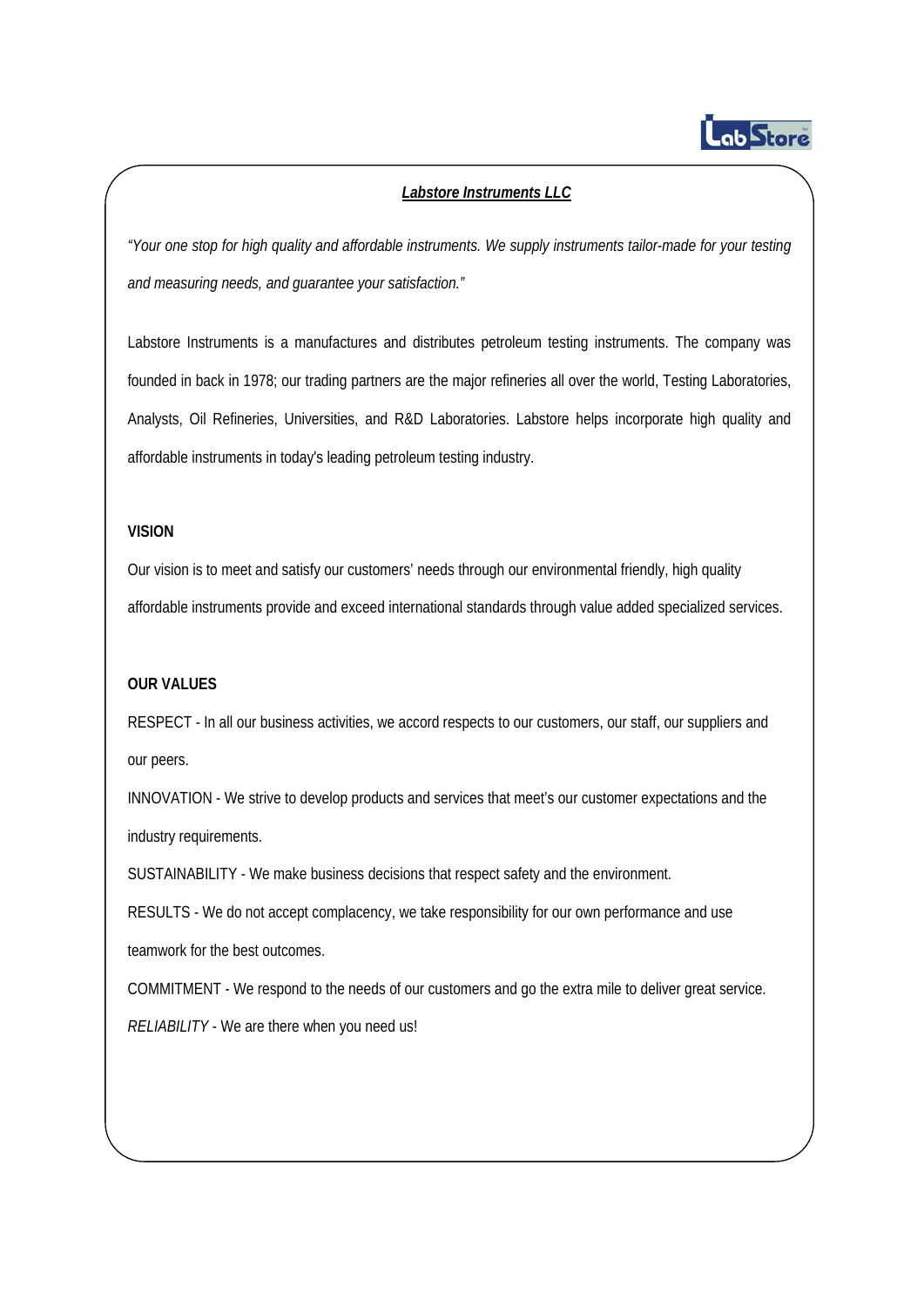

=

## **INDEX**

NAME PAGE NOS.

|    | b) LS-20 Soxhlet Extraction Heater (Hot Plate Type) ---------------------------------- 6 |  |
|----|------------------------------------------------------------------------------------------|--|
|    |                                                                                          |  |
|    |                                                                                          |  |
| b) | LS-33 AE: Precision Constant Temperature Water Baths with Pumps ------------- 8          |  |
| c) |                                                                                          |  |
| d) |                                                                                          |  |
| e) |                                                                                          |  |
| f) | LS-26 B:CylinderThermostatic Water Bath For R.B. Flasks ------------------------- 9      |  |
| g) |                                                                                          |  |
| h) |                                                                                          |  |
| i) |                                                                                          |  |
| i) |                                                                                          |  |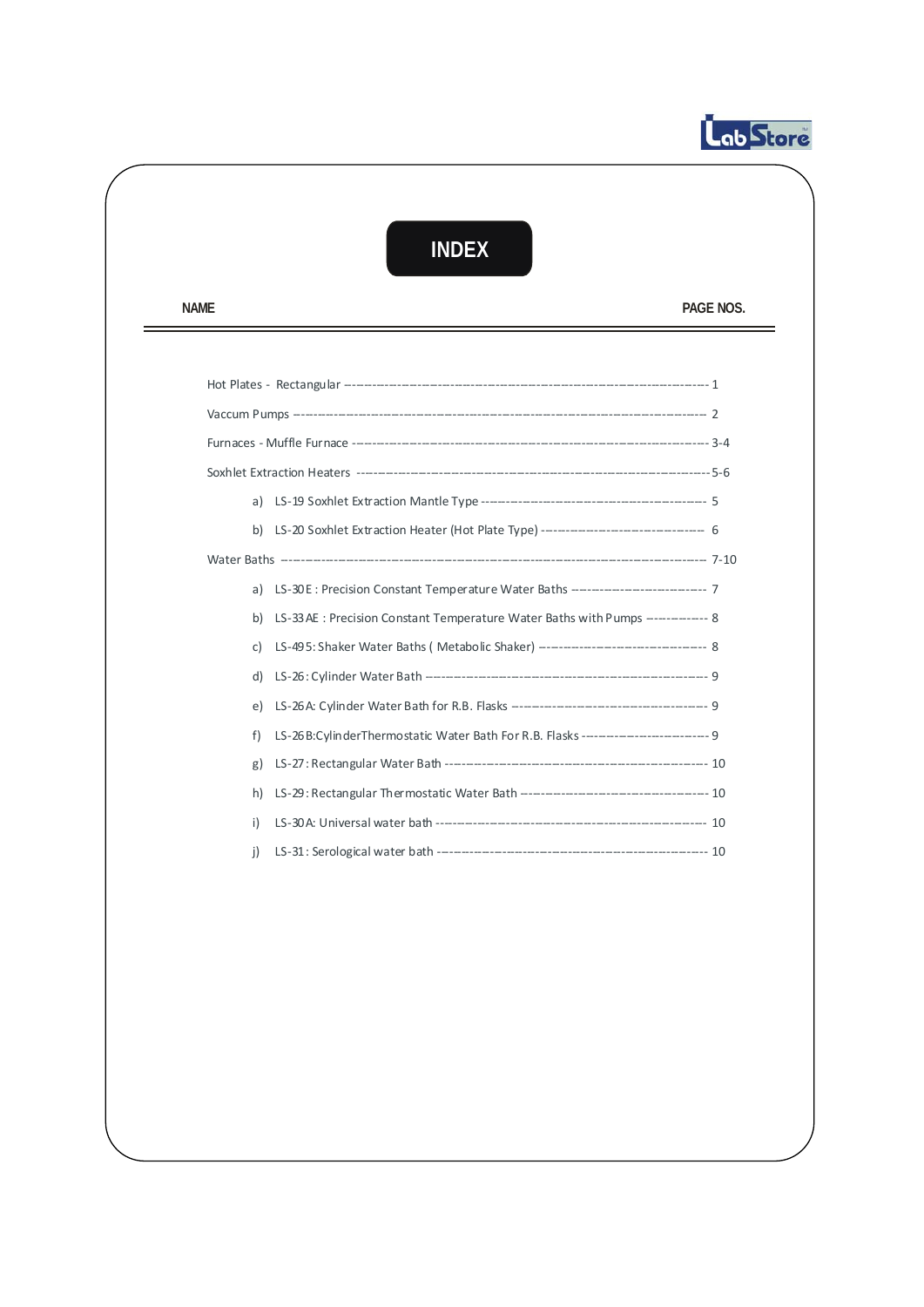

## **INDEX**

**NAME** 

PAGE NOS.

 $\overline{\phantom{a}}$ 

| f) |  |
|----|--|
|    |  |
|    |  |
| i) |  |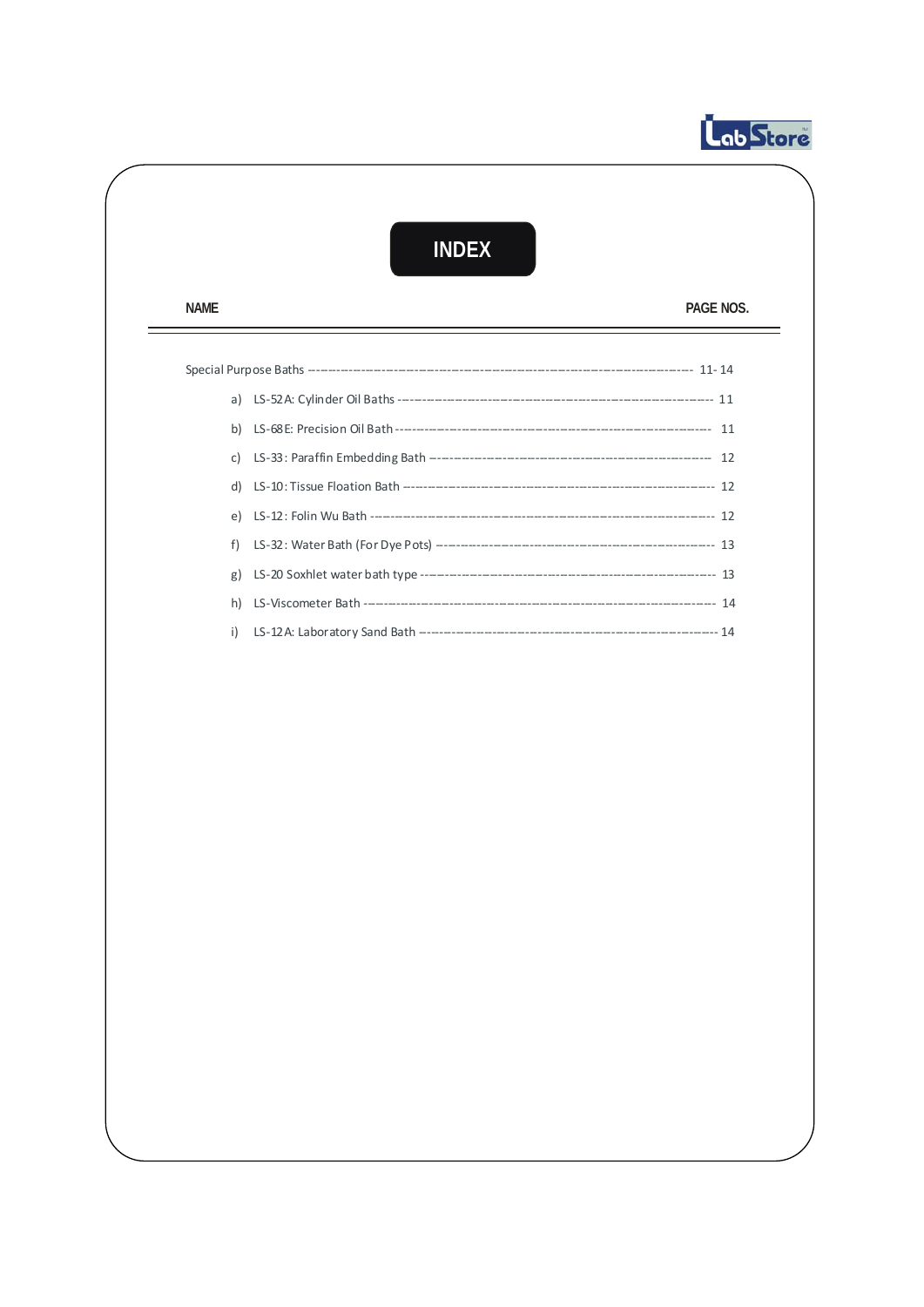

## **Hot Plates RECTANGULAR HOT PLATES LS-24A-04**

We offer quick Heating Hot Plates for various applications at Laboratories, Heating of samples during blending operations. The heating surface is made of Casting & fitted with electric based heating system. The remaining part of the body is made of thick Mild Steel finished with powder coating epoxy paint, maximum surface temperature 370°C

Control:

Three Heat Control Switch with Thermostat control to control the heat at high - low & medium.



| Order Code | Surface size in cm. | Rating KW. |
|------------|---------------------|------------|
| LS-24-01   | 20 x 20 cms         | 0.75       |
| LS-24-02   | 25 x 40 cms         | 1.2        |
| LS-24-03   | 30 x 45 cms         | 2.0        |
| LS-24-04   | 45 x 60 cms         | 2.0        |

 Hot Plates of sizes, capacities and features other than mentioned above are available against specific requirement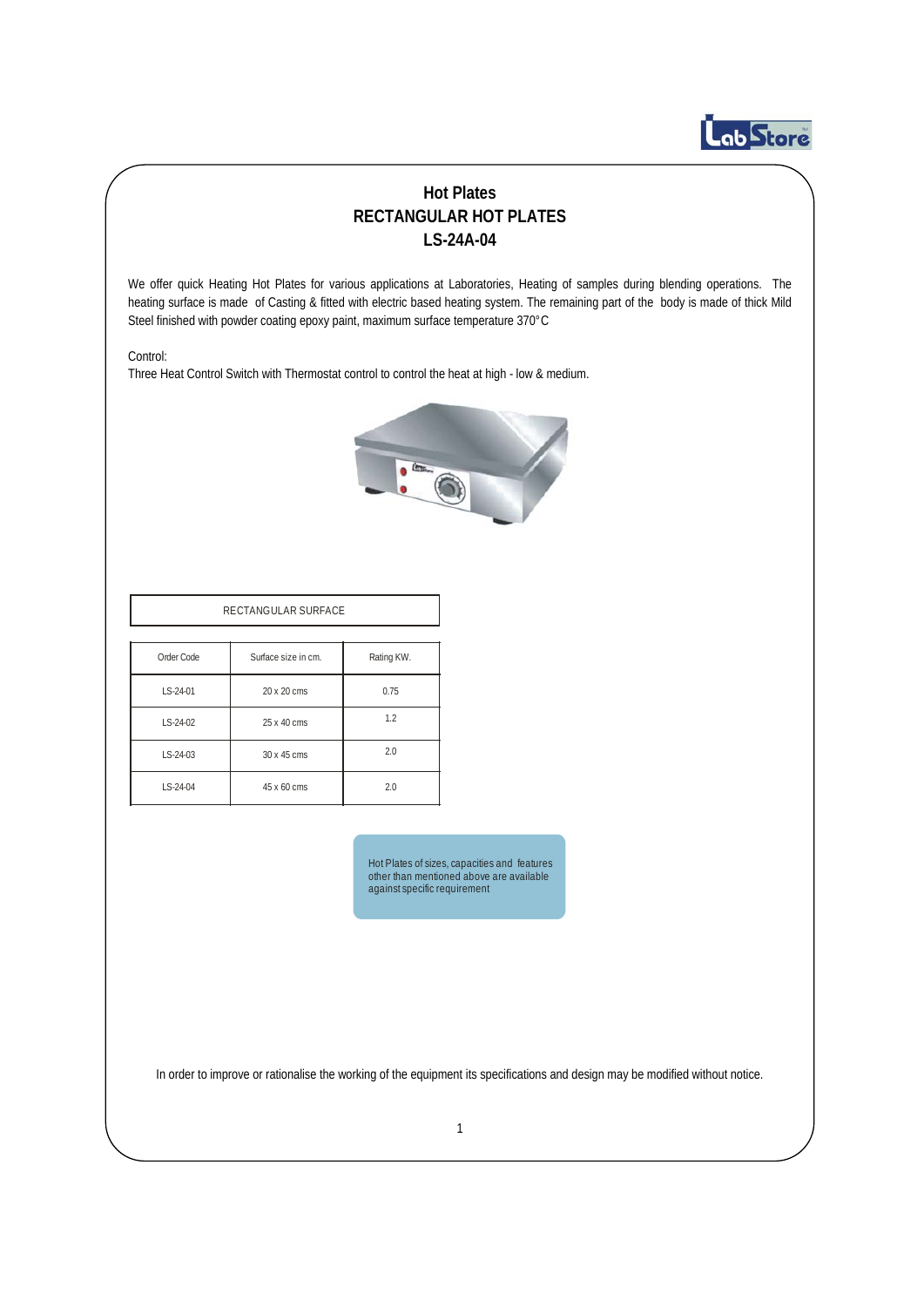

## **Vacuum Pumps LS‐88‐01/SP**

Light weight, Vertical Model, Compact, Low noise vacuum pump for evacuation of vessels, leak detection & other laboratoryapplications. Specially designed for use in laboratories, dental labs, & research centres. Vertical, Single Stage Air-cooled unit, Vacuum oil sealed, Air cooled Motor, V- belt driven & mounted on base plate legs. Having simple & Trouble Free operation and fit for continuous operations. Smooth in running and economical in use. Technical Speciafications Motor : ½ H.P. Free Air Displacement : 150 Litres / min. Air Cooled Cylinder with Deep Fins. Cat No. | | Free Air Displacement | Motor **LS-88-01/SP 150 Litres / min ½ H.P** Vacuum Pumps of sizes, capacities and features other than mentioned above are available against specific requirements In order to improve or rationalise the working of the equipment its specifications and design may be modified without notice. 2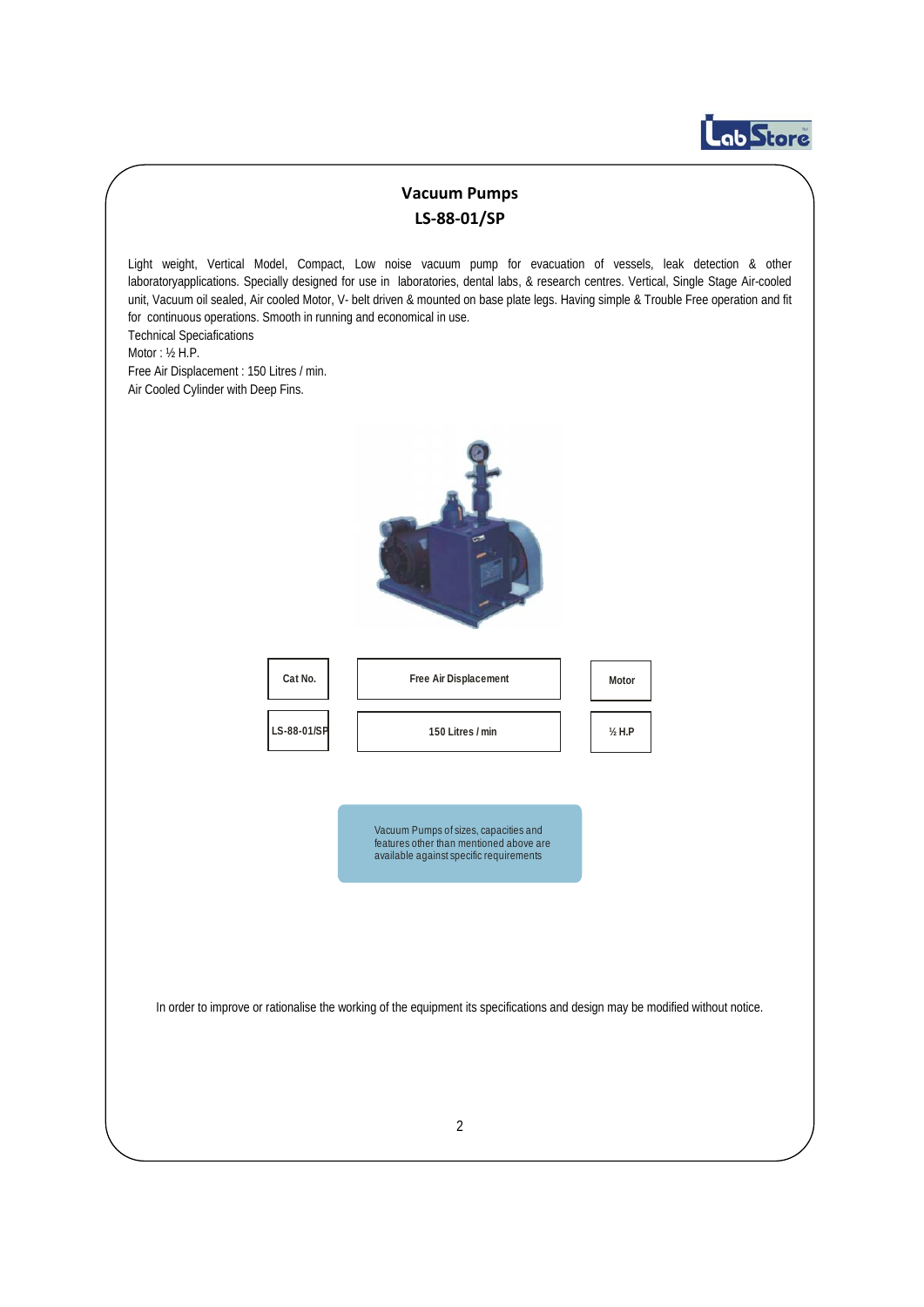# Lob Store

## **FURNACES MUFFLE FURNACES**

For the first time a major breakthrough in furnace technology. Efficient, compact attractive & user friendly furnaces ideal for performing composite research, precious & exotic metals treatments & high temp. Ceramic research for research & laboratory purposes. Heating element is super high grade with advanced fibrous insulation. Exterior case & door

#### SPECIFICATION

#### Construction :

Horizontal Rectangular Fabrication of Mild Steel Sheet. The inner chambers is made of insulting bricks covered with high grade Refractory cement. The Furnace comprising of Cromel / Alumel thermocouple, compensating cable, Digital temperature controller for temp, Control, indicating neon lamp and wire cord with plug.



| <b>DATA</b>                                  | MUFFLE FURNACES                 |  |
|----------------------------------------------|---------------------------------|--|
| Temp.Range                                   | Upto $1200^{\circ}$ C           |  |
| <b>Heating Elements</b>                      | Made of High Grade Durable wine |  |
| <b>Fuse</b>                                  | Silver Fuse                     |  |
| Supply: 220/230V Volts 50 Hz AC single phase |                                 |  |

Special Features : Light weight for easy mobility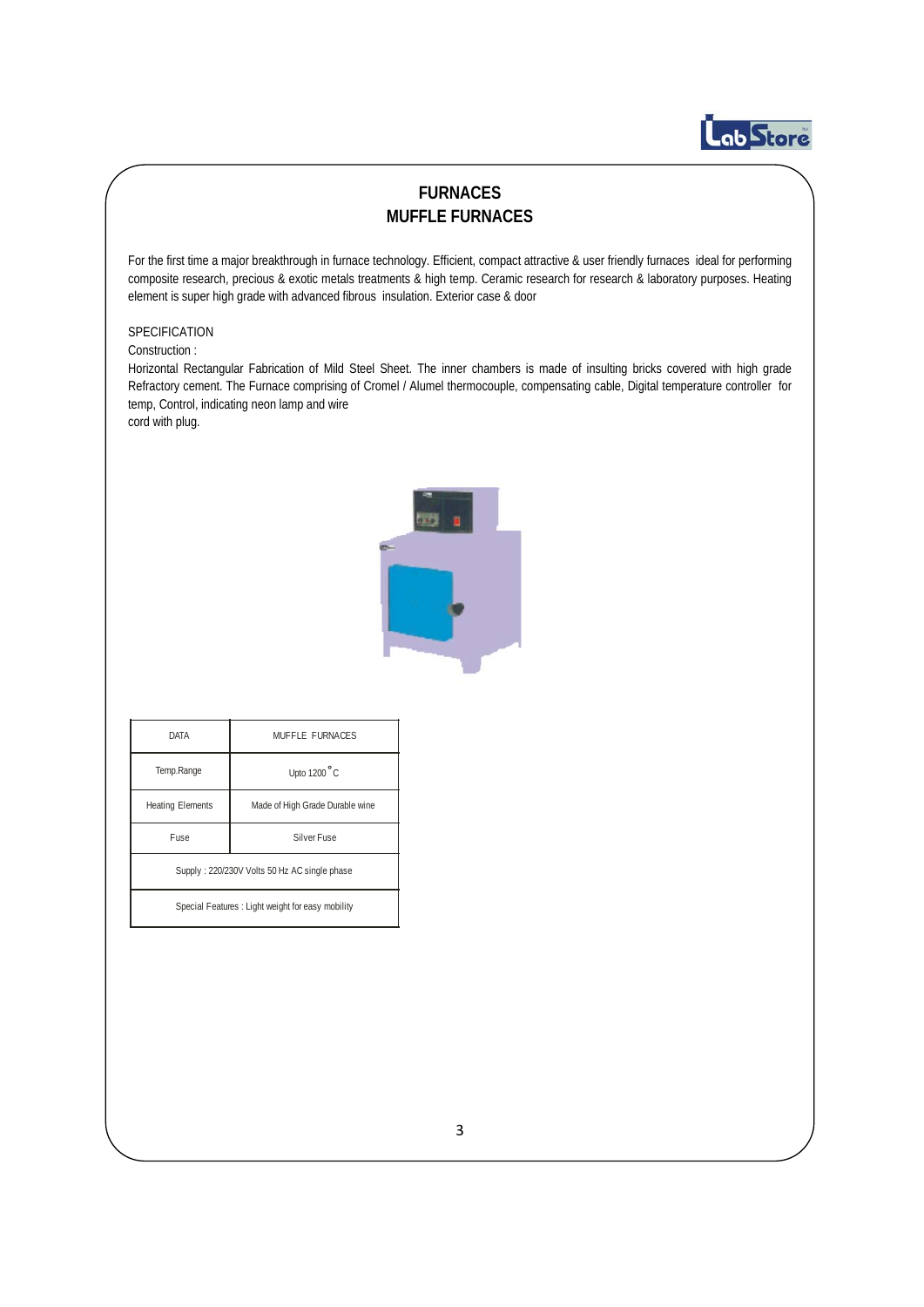

## **OPTIONAL ACCESSORIES**

#### BLIND TEMPERATURE CONTROLLER

The Blind Temperature is an automatic electronic device which controls the temperature with continous on and off at preset temperature within accuracy of 2% FSD.

#### SOLID STATE FUSE

Solid state electronic Fuse to prevent the melting of silver fuse exceeding 930°C temp. It permits the furnace to raise temp upto 1200°C and get cut off automatically. MICROPROCESSOR BASED P.I.D. PROGRAMMABLE CONTROLLER WITH 18 STEPS PROGRAM ACCURACY + / -2 DEGREE°C.

FURNACE TONG : LS-SP-05 Furnace Tong is made of stainless steel 500 mm long with protection shield infront operated by trigger

## SELECTION CHART MUFFLE FURNACES

| Order Code | Size            | Rating |
|------------|-----------------|--------|
| IS 25 A 01 | 23 x 10 x 10 cm | 1.6 KW |
| LS 25 A 02 | 25 x 13 x 13 cm | 2.6 KW |
| LS 25 A 03 | 30 x 15 x 15 cm | 3.3 KW |
| LS 25 A 04 | 45 x 23 x 23 cm | 5.0 KW |
|            |                 |        |

Furnaces of sizes & capacities other that mentioned above upto temp. 1600 C can also be offered against specifics requirements.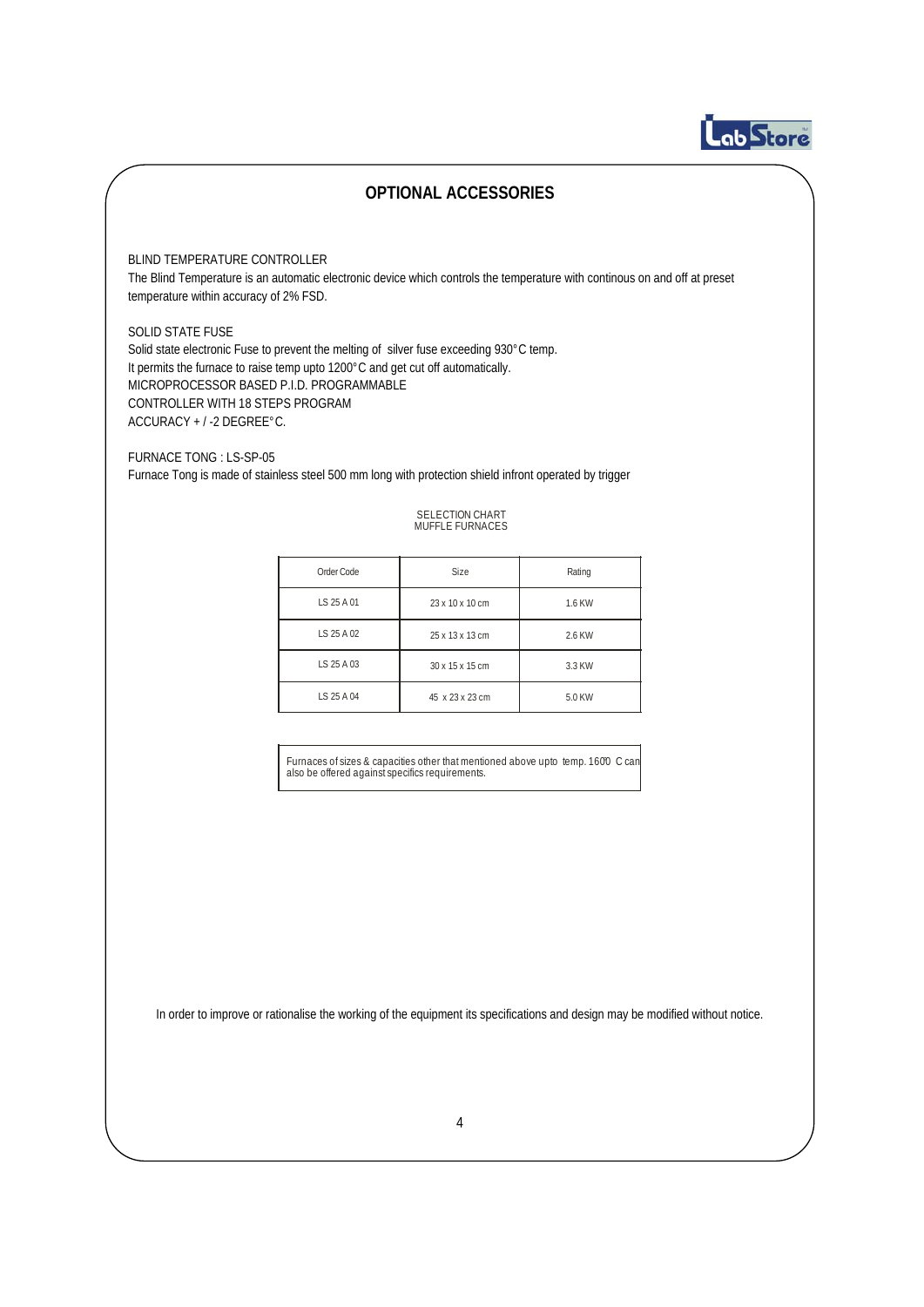

### **SOXHLET EXTRACTION HEATERS**



SOXHLET EXTRACTION MANTLE TYPE LS 19

The Unit Consist of a compact rectangular box section of light metal alloy housing, the heating elements and built in controls. The Flexible & Elastic glass Fibre heating elements ensure close contact with the flask surface and even distribution of heat. In case of spillage the solvents will either evaporate or escape through the drain holes provided under each recess. High thermal insulation of Glass Wool packing around the heating element reduces the heat losses. Every flask recess is provided with a pilot lamp and a toggle switch option is offered to select a number of temperature controls. Operates on 220/230 V. A.C. Single Phase.

| Order Code                                                                                                                                         | Flask Cap<br>in ml.                                                                                                              | Nos. of<br>Flask<br>Receiver                             | Nos. of<br>Regulator  | Nos. of<br>Switch                 | Total<br>Watts                                                                     |
|----------------------------------------------------------------------------------------------------------------------------------------------------|----------------------------------------------------------------------------------------------------------------------------------|----------------------------------------------------------|-----------------------|-----------------------------------|------------------------------------------------------------------------------------|
| $IS-19-02$<br>LS-19-03<br>LS-19-06<br>LS-19-07<br>LS-19-10<br>$IS-19-11$<br>LS-19-14<br>LS-19-15<br>LS-19-18<br>$IS-19-19$<br>LS-19-22<br>LS-19-23 | 100-350<br>100-500<br>100-350<br>100-500<br>100-350<br>100-500<br>100-350<br>100-500<br>100-350<br>100-500<br>100-350<br>100-500 | 3<br>3<br>3<br>3<br>6<br>6<br>h<br>h<br>4<br>4<br>4<br>4 | 3<br>3<br>h<br>h<br>4 | $\frac{3}{3}$<br>6<br>6<br>4<br>4 | 375<br>600<br>375<br>600<br>750<br>1200<br>750<br>1200<br>500<br>800<br>500<br>800 |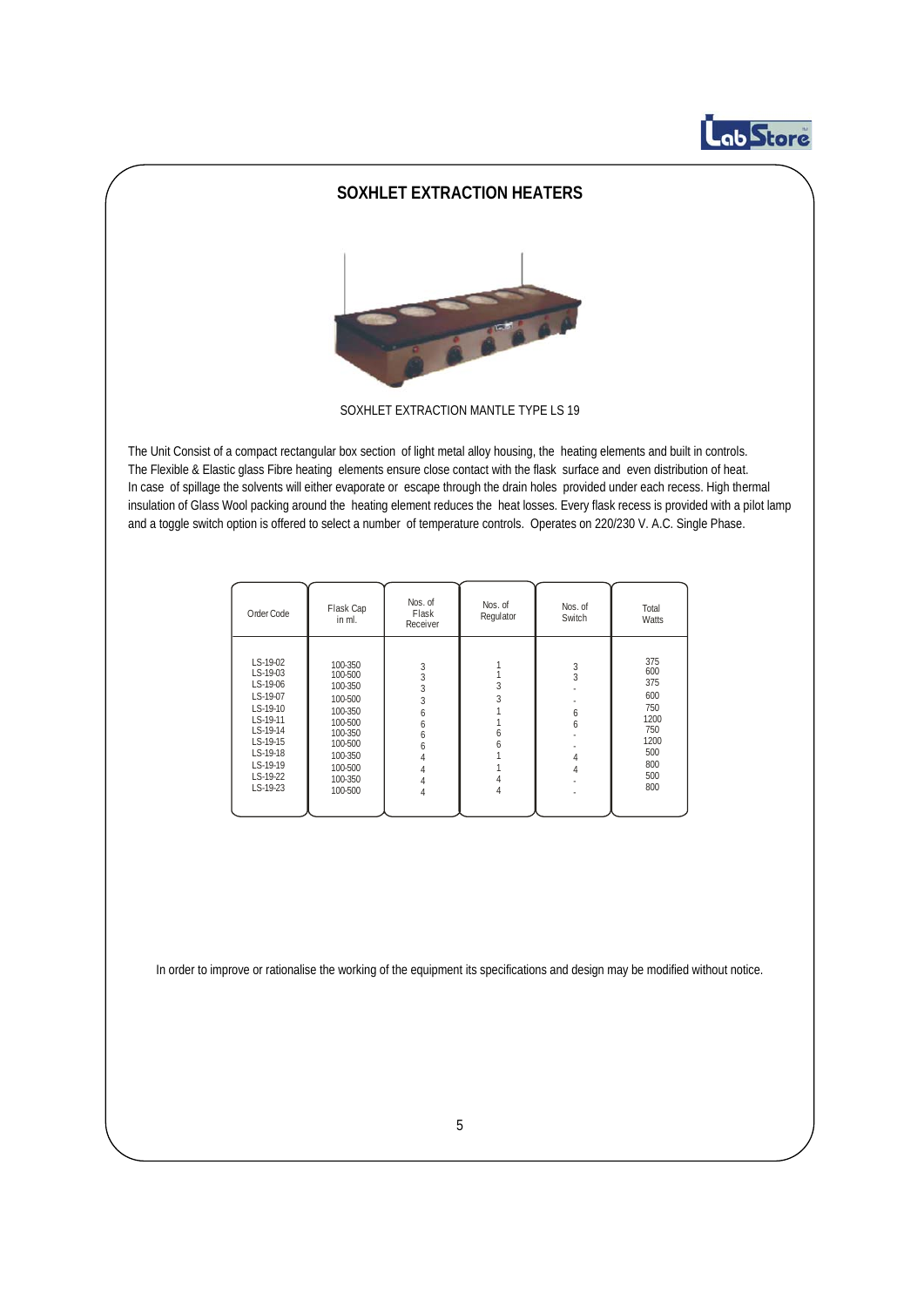

### **SOXHLET EXTRACTION HEATERS**



SOXHLET EXTRACTION (HOT PLATE TYPE) LS 20

This heater is to heat Soxhlet extraction Flasks. It consists of a mild steel housingpainted with grey hammertone. Six Hot Plates of 4  $\frac{1}{2}$  " Dia are mounted on top of the housing and can be operated by the individual (a) On - OFF Switch (b) Rotary Switch  $\circ$ Energy Regulators as per requirement. Mild steel housing has two aluminium rods, with two adjustable cross rods on which the glass apparatus can be clamped. Electrically operated on 220/230V AC. Maximum Power total rating 1500 Watts. The apparatus is supplied without Glass parts. This apparatus is available with mild steel plates.

| Order Code                                     | Flask Cap<br>in ml.                                      | Nos. of<br>Flask<br>Receiver | Nos. of<br>Regulator | Nos. of<br>Switch | Total<br>Watts               |
|------------------------------------------------|----------------------------------------------------------|------------------------------|----------------------|-------------------|------------------------------|
| LS-20-01<br>LS-20-03<br>LS-20A-01<br>LS-20A-03 | upto 500 ml<br>upto 500 ml<br>upto 500 ml<br>upto 500 ml |                              |                      | 6                 | 1500<br>1500<br>1000<br>1000 |

#### ORDER CODE

LS-20-01 Soxhlet Extraction Heater with individual ON - OFF Switch LS-20-02 Soxhlet Extraction Heater with individual Rotary Switch LS-20-03 Soxhlet Extraction Heater with individual Energy Regulator

Also available Water Bath Types LS 20B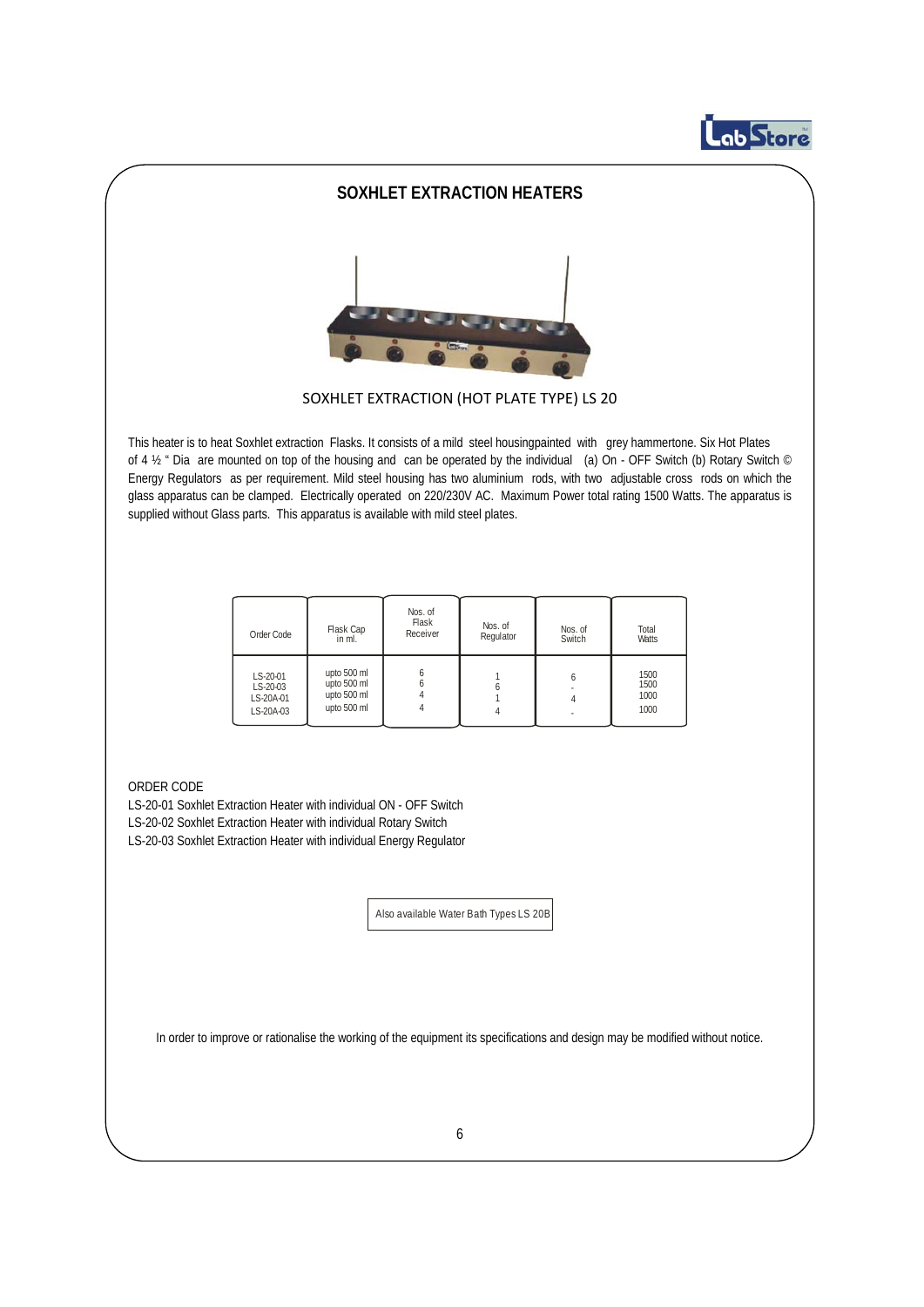# Lob Store

#### **WATER BATHS**



Constant Temperature Water Baths - Such as Precision. Water Baths, Viscometer Water baths, Shaker water Baths, etc. Are compact and efficient laboratory equipments for accurate and reliable close temp control in wide temp range. All these baths incorporate, Digital Display : Electronic Temp. Indicator-cum controller, with PT 100 sensor and 0.1°C resolution Double Wall construction, exterior of CRCA Steel sheets finished in powder coating epoxy paint. Chamber, Lid & Immersion heater all made in Stainless Steel.

LS-30E : Precision Constant Temperature Water Baths :

- \* The Motorised Stirrer ensures uniform temperature throughout the bath.
- \* S.S. Circulating Pump recirculates water at constant temperature through External close loop system.
- \* Baths are available with or without one glass window for interior viewing.
- \* Digital Display of Temp. Range: Ambient to 95°C, Control Accuracy : + 0.1°C.

| Cat no.    | Dimension: $L \times B \times D$ | Rating            |
|------------|----------------------------------|-------------------|
| I S-30F-01 | 30 x 22.5 x 17.5 CM              | 1000 WATTS        |
| I S-30F-02 | 33 x 25 x 20 CM                  | <b>1500 WATTS</b> |
| LS-30E-03  | 38 x 30 x 25 CM                  | 2000 WATTS        |

**OPTIONAL :** Fuzzy Auto Tuned PID Programmable Controller with single set poin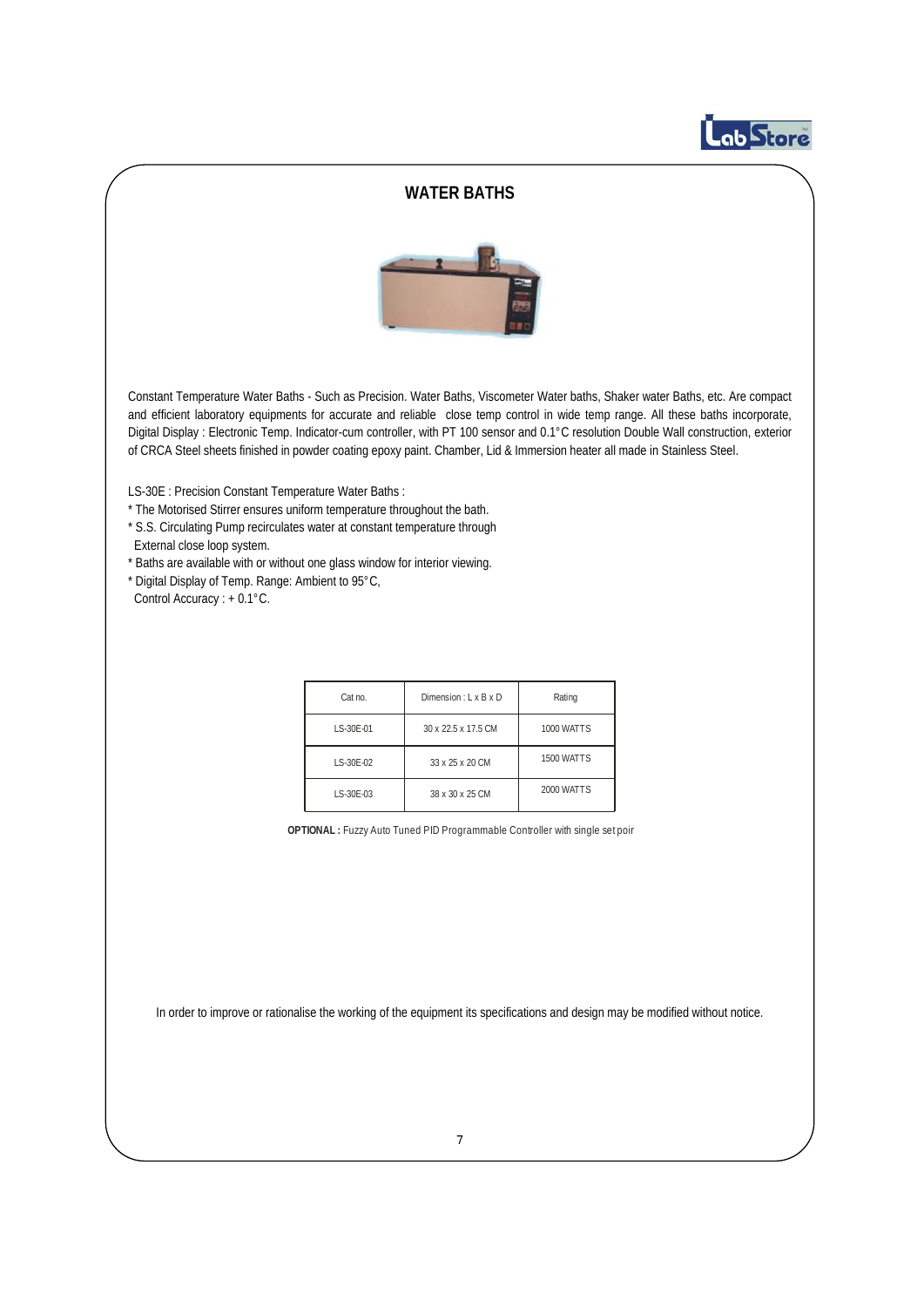

## **WATER BATHS**

LS-33AE : Precision Constant Temperature Water Baths with Pumps :

- \* The Motorised Stirrer ensures uniform temperature throughout the bath.
- \* S.S. Circulating Pump recirculates water at constant temperature through External close loop system.
- \* Baths are available with or without one glass window for interior viewing.
- \* Circulating Pump recirculates water at constant temperature
- \* Digital Display of Temp. Range: Ambient to 95°C,



| Cat no.     | Dimension: $L \times B \times D$ | Rating            |
|-------------|----------------------------------|-------------------|
| I S-33AF-01 | 33 x 25 x 20 CM                  | <b>1500 WATTS</b> |
| I S-33AF-02 | 38 x 30 x 25 CM                  | 2000 WATTS        |
| I S-33AF-03 | 45 x 35 x 30 CM                  | 2500 WATTS        |

LS-495: Shaker Water Baths ( Metabolic Shaker),

\* Drives is by geared motor having variable speed control upto 150 stroke/min. Temp. Range:

Amb. + 5 to 95°C + 0.5°C. S.S. Chamber with Gabled Lid.

- Optional Accessories:-
- \* Tray fully made of stainless steel with lotus clamps for different capacity of flask to load 25 ml. 50 ml. Or any other smaller size flask.



| Cat no.    | <b>Tray Capacity</b> | <b>Bath Dimensions</b> |
|------------|----------------------|------------------------|
| I S-49S-01 | 9 Flask of 100 ml    | 28 x 30 x 16 cm        |
| IS-49S-02  | 12 Flask of 100 ml   | 38 x 30 x 16 cm        |
| IS-49S-03  | 15 Flask of 100 ml   | 48 x 30 x 16 cm        |

**OPTIONAL :** Fuzzy Auto Tuned PID Programmable Controller with single set poin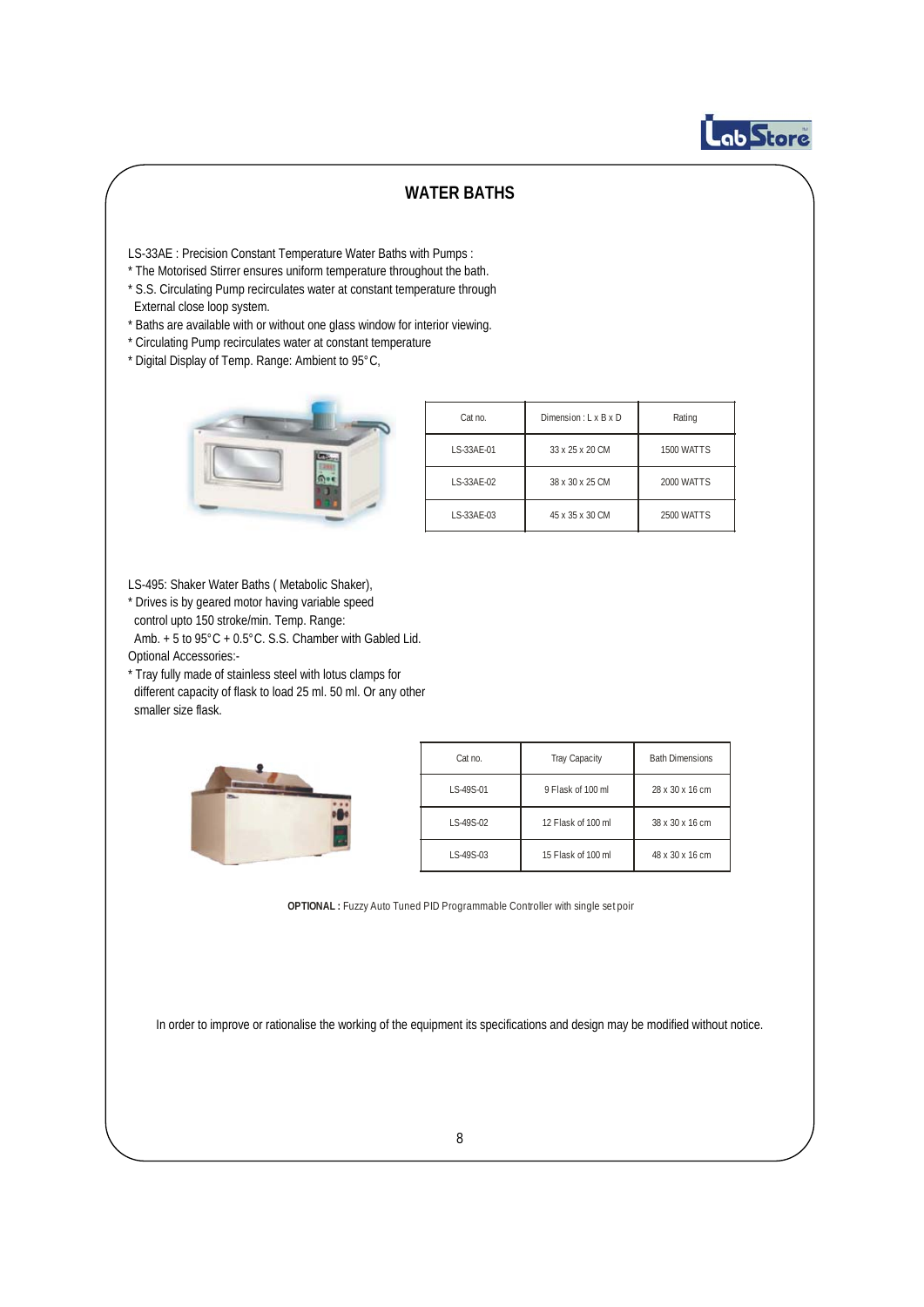

### **WATER BATHS**

LS-26: Cylinder Water Bath Single walled, made of S.S. seamless cylinder. Mechanism consist of concentric rings.



| Cat no.         | Diameter x Height | Rating            |
|-----------------|-------------------|-------------------|
| $1 S - 26 - 01$ | 320 cm x 15 cm    | <b>1000 WATTS</b> |
| $1 S - 26 - 02$ | 25 cm x 15 cm     | <b>1000 WATTS</b> |
| $1 S - 26 - 03$ | 32.5 cm x 15 cm   | <b>1500 WATTS</b> |

LS-26A:

Cylinder Water Bath for R.B. Flasks. Single walled, made of S.S. seamless cylinder. Suitable for round bottom flasks. To accomodate 2,5,10 & 20 Ltr Flask Capacity



| Non - Thermostatic | Thermostatic    | <b>Flask Capacity</b> | Rating     |
|--------------------|-----------------|-----------------------|------------|
| $IS - 26A - 01$    | $IS - 26B - 01$ | 2 Litres.             | 1000 watts |
| $IS - 26A - 02$    | $LS - 26B - 02$ | 5 Litres.             | 1500 watts |
| $IS - 26A - 03$    | $IS - 26B - 03$ | 10 Litres.            | 2000 watts |
| $IS - 26A - 04$    | $IS - 26B - 04$ | 20 Litres.            | 2000 watts |

LS-26B:CylinderThermostatic Water Bath For R.B. Flasks Double walled, inner made of S.S. seamless cylinder. Suitable for R.B. Flask with water level arrangement, and thermostatic control. Temperature Range: 5°C above ambient to 95°C, Accuracy: +2°C.

**OPTIONAL :** Fuzzy Auto Tuned PID Programmable Controller with single set poin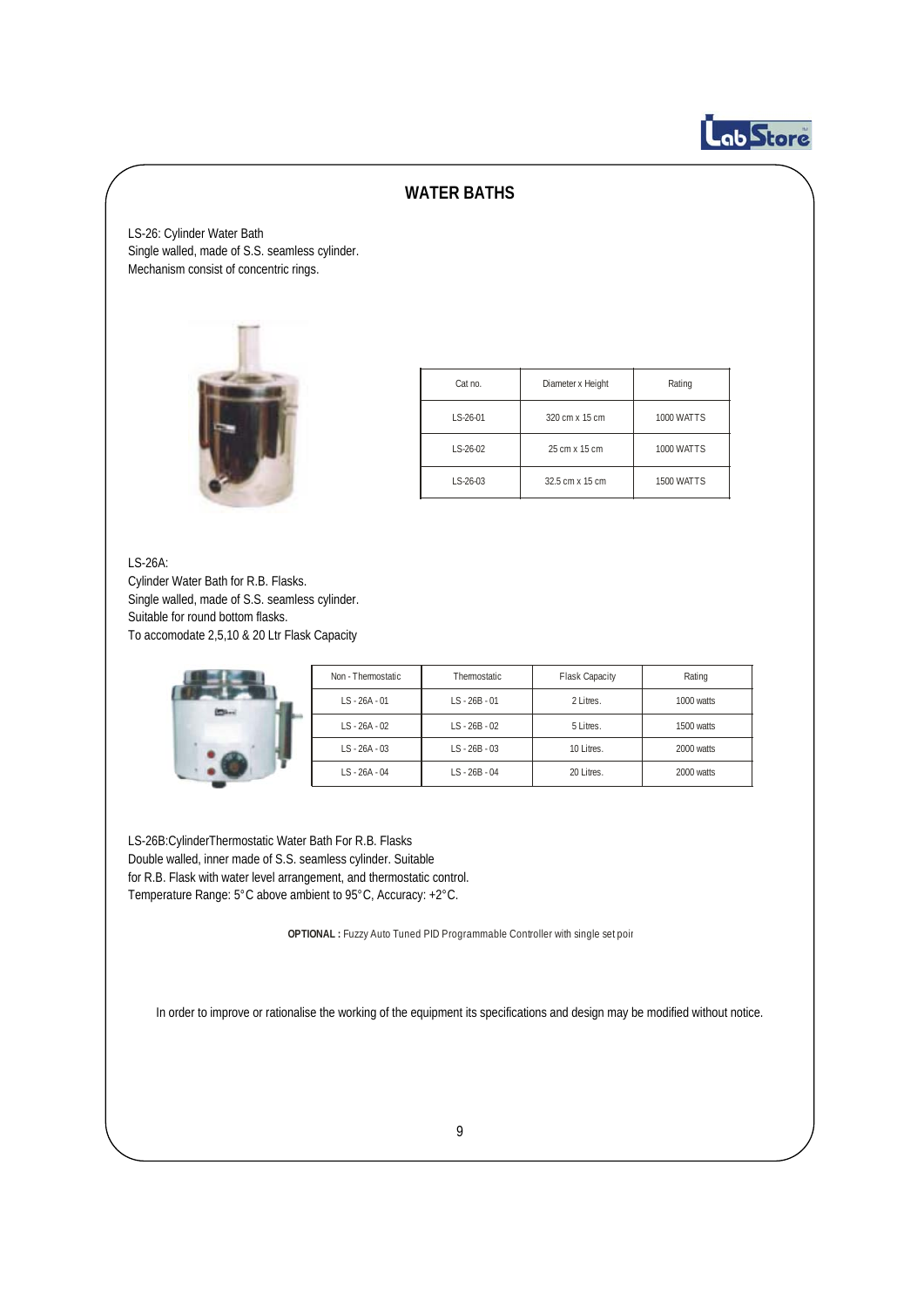

#### **WATER BATHS**



LS-27: Rectangular Water Bath Single walled, made of S.S. Mechanism consist of concentric rings. Available in 6 & 12 Holes.- 7.5 cm



LS-29: Rectangular Thermostatic Water Bath Double walled, inner chambers of S.S. with concentric and thermostatic control. Available in 6 & 12 Holes, - 7.5 cm.

Temperature Range: 5°C above ambient to 95°C, Accuracy: + 2°C

| Non - Thermostatic | Thermostatic   | Inner size       | No. of Holes | Rating     |
|--------------------|----------------|------------------|--------------|------------|
| $IS - 27 - 01$     | $IS - 29 - 01$ | 35 x 25 x 10 cm. | h            | 1000 watts |
| $IS - 27 - 02$     | $IS - 29 - 02$ | 40 x 30 x 10 cm  | 12           | 1000 watts |

LS-30A: Universal water bath

Double walled, inner chamber of S.S. With perforated false bottom and thermostatic control. Temperature Range: 5°C above ambient to 85°C Accuracy: + 1°C.

Optional Accessoris:

Digital Temp controller

\*Pyramid lid.

\*Drop on lid.

a) With 4 Nos. 7.5cm. And 1 No. 12.5 cm.

Dia. Holes

b) With 8 Nos. 7.5 cm. And 2 Nos. 12.5cm. Dia. Holes

\*Kahn Rack for 48 tubes.

| Inner Dimensions<br>Cat no. |                     | Rating     |
|-----------------------------|---------------------|------------|
| LS-30A-01                   | 30 x 22.5 x 17.5 cm | 1000 watts |
| LS-30A-02                   | 45 x 30 x 17.5 cm   | 1500 watts |

LS-31: Serological water bath

Double walled, inner chamber of S.S. With perforated false bottom and thermostatic control. Or Electronic Controller..

Temperature Range: 5°C above ambient to 60°C Accuracy: + 0.5°C.

Optional Accessoreis:

Digital Temp controller

\*Pyramid lid.

\*Kahn Rack for 48 tubes.

| Cat no.         | <b>Inner Dimensions</b> | Rating      |  |
|-----------------|-------------------------|-------------|--|
| LS-31-01        | 25 x 15 x 12.5 cm       | 2 Kahn Rack |  |
| $1 S - 31 - 02$ | 35 x 20 x 12.5 cm       | 4 Kahn Rack |  |
| LS-31-03        | 45 x 20 x 12.5 cm       | 6 Kahn Rack |  |

**OPTIONAL :** Fuzzy Auto Tuned PID Programmable Controller with single set poin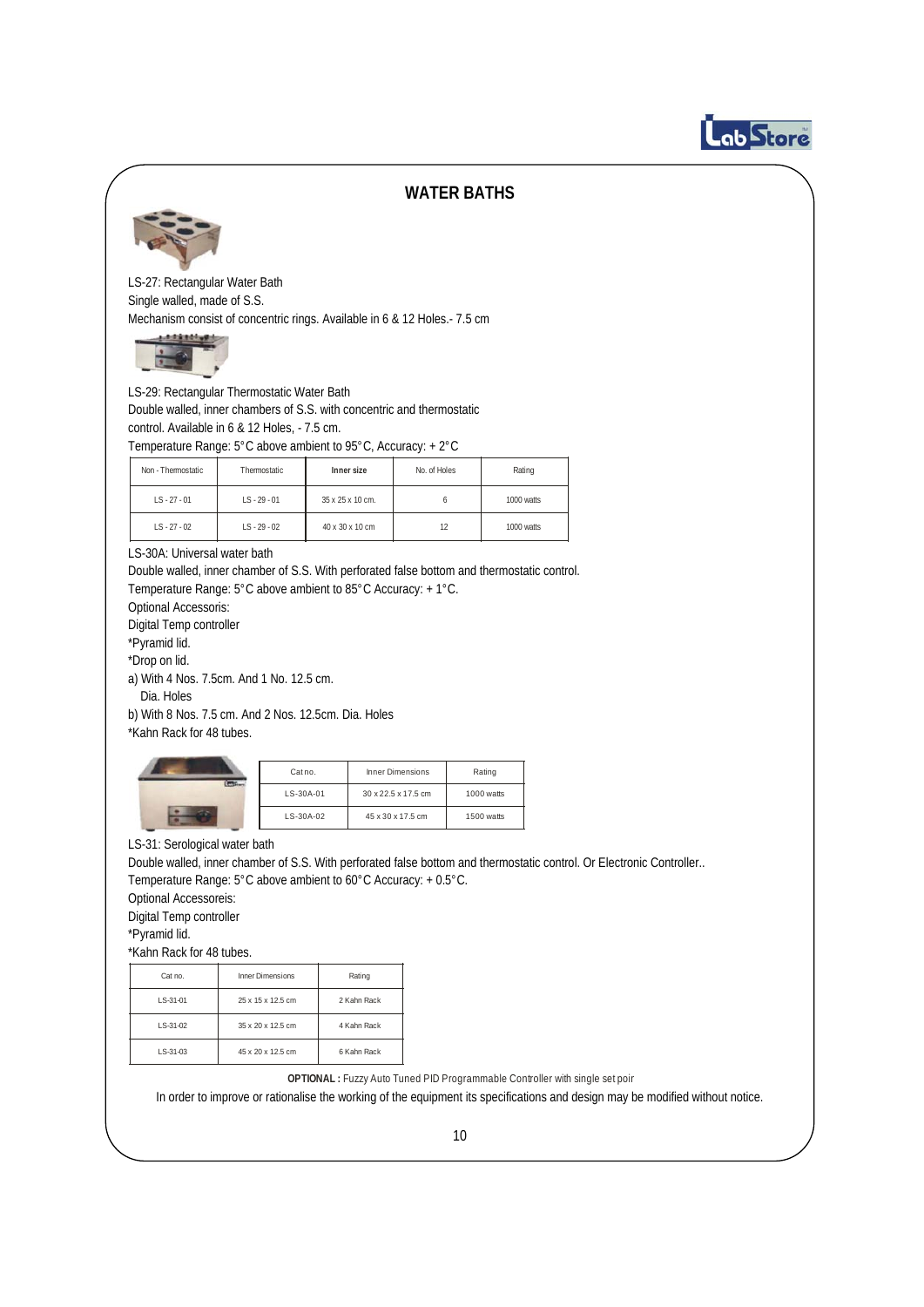

LS-52A: Cylinder Oil Baths Double walled, inner made of S.S. Seamless cylinder, and with Energy Regulator. Temperature Range: 50°C above ambient to 300°C, Accuracy: + 2°C Available in 1,2,3,5& 10 Ltr. Flask Capacities.



| Order Code | Flask Capacity | Rating     |
|------------|----------------|------------|
| LS-52A-01  | 1 Litre.       | 600 watts  |
| LS-52A-02  | 2 Litres.      | 800 watts  |
| IS-52A-03  | 2 Litres.      | 1000 watts |
| IS-52A-04  | 2 Litres.      | 1500 watts |
| IS-52A-05  | 2 Litres.      | 1750 watts |

#### LS-68E: Precision Oil Bath:

\*The Motorised Stirrer Ensures uniform temperature throughout the bath.

\*S.S. Circulating Pump recirculates oil at constant: temperature through

External close loop system. Inner Chamber & lid made of S.S.

\*Digital Display Temp Controller.

\*Baths are available with or without one glass window for interior viewing. Control Accuracy : + 2°C Temperature Range : 50°C to 200°C,.

| Cat no.   | Rating | <b>Bath Dimensions</b> |
|-----------|--------|------------------------|
| LS-68E-01 | 1.5KW  | 30 x 22.5 x 17.5 cm.   |
| LS-68E-02 | 2.0KW  | 33 x 25 x 20 cm.       |
| LS-68E-03 | 2.5KW  | 38 x 30 x 25 cm.       |

**OPTIONAL :** Fuzzy Auto Tuned PID Programmable Controller with single set poin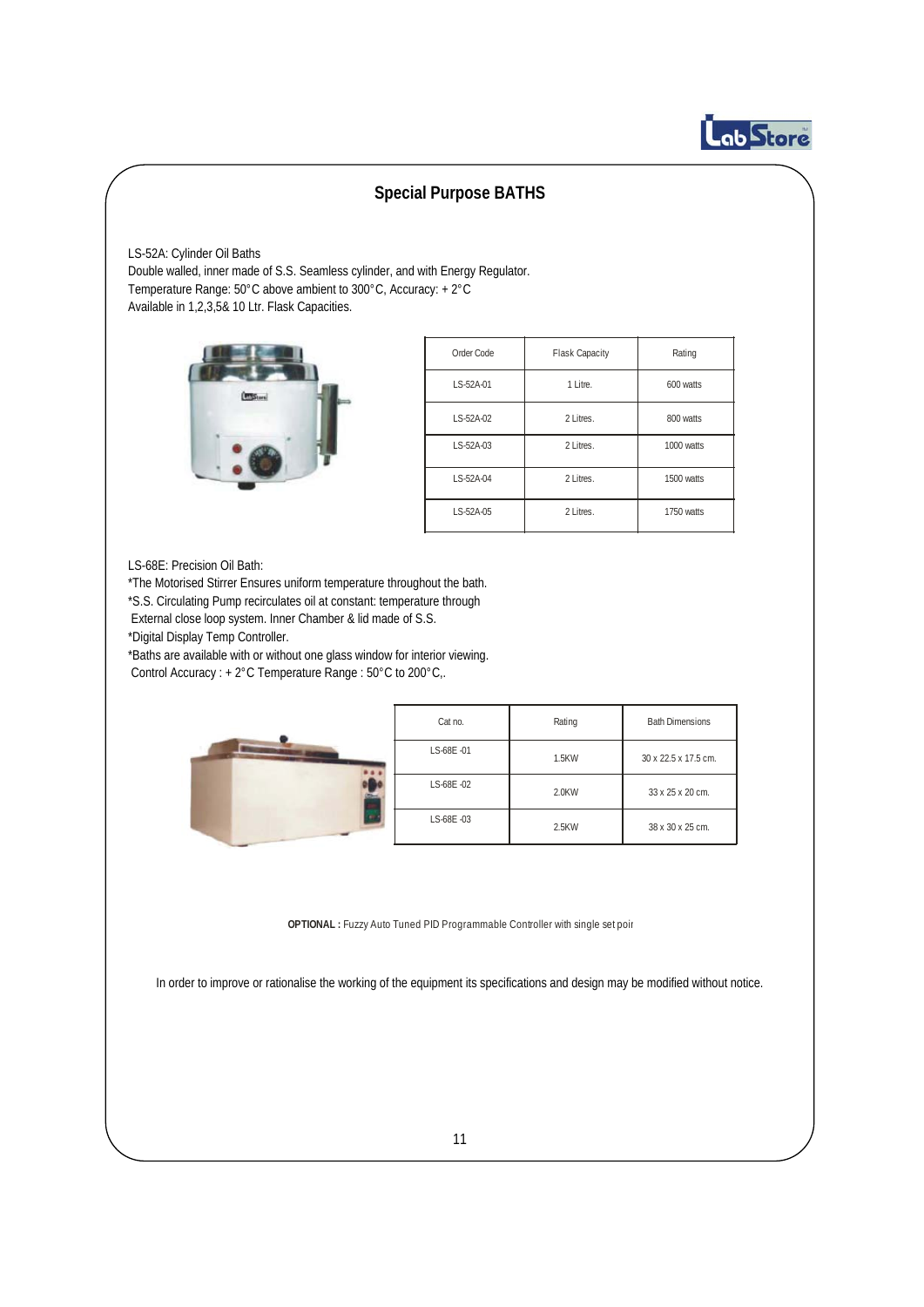

#### LS-33: Paraffin Embedding Bath

Made of hard rolled S.S. Sheet polished smooth. Side drying chamber is provided at the bottom of the app. & cups supplied are copper or nickel plated polished, complete with lid & handle. Temperature is controlled is by thermostat, from room temperature to 65°C. Accuracy: + 1°C. The bath is of B.T.L. Type,



| Cat no.         | Capacity                          |  |
|-----------------|-----------------------------------|--|
| $1 S - 33 - 01$ | 5 Cups with one large cup & tubes |  |
| $IS-33-02$      | 6 cups & tubes                    |  |
| LS-33-03        | 12 cups & 12 12 tubes             |  |

#### LS-10: Tissue Floation Bath

Used for paraffin curing embedding for biological & Bacteriological work. An indispensable aid in every History laboratory. Inner chamber 20cm. Dia. & 9cm. Depth made of black anodised Aluminium & outside made of thick mild steel painted with glasswool insulation in between. Black anodized for protection against dust. Temperature Regulator between ambient + 5°C to 90°C by Thermocouple or Regulator with maximum input with 450 wantts. Suitable for 230V AC.



| Cat no.     | Internal Dimension     |
|-------------|------------------------|
| $1 S-10-01$ | 20 cm Dia x 9 cm Depth |

LS-12: Folin Wu Bath:

Fuly made of S.S. With removable rack for 12 Folin Wu tubes. Suitable for 230V AC.

| Cat no.    | lunit                     |
|------------|---------------------------|
| $IS-21-01$ | <b>Electricity Heated</b> |
| $IS-21-02$ | Non - Flectrical          |

**OPTIONAL :** Fuzzy Auto Tuned PID Programmable Controller with single set poin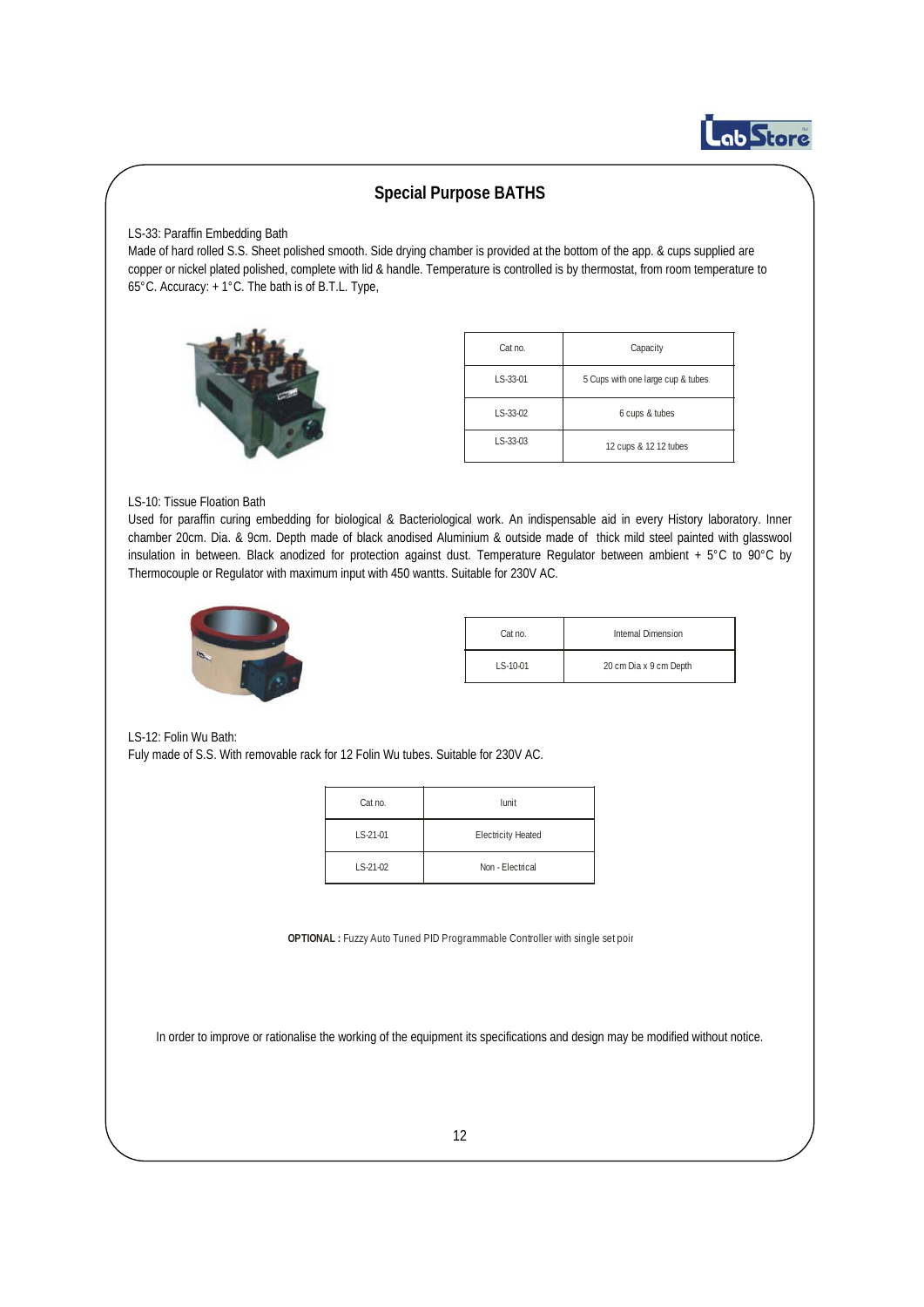

LS-32: Water Bath (For Dye Pots)

This water Bath is very suitable for heating Dye Pots by means of Electric Heating. It is rectangular in shape & supplied with capillary type thermostat. This bath is most suitable for Textile Mills, Dyeing Mills & for Research. Made of stainless steel, with 6/12 holes. Available with thermostatic control. Suppled without Dye Pots.



| Cat no.  | Capacity of Dye Pots | No. of Dye Pots |
|----------|----------------------|-----------------|
| LS-32-01 | 250 ML               |                 |
| LS-32-02 | 250 ML               | 12              |
| LS-32-03 | 500 ML               | h               |
| LS-32-04 | 500 ML               | 12              |



#### SOXHLET WATER BATH TYPE Ls20

The Unit consist of a compact rectangular shape in double wall construction, inner chamber made of S.S. Outer box of CRCA Sheet housing the heating elements and built in controls. The heating portion consist of S.S tubular element. Control panel consist of thermostat, pilot lamp & Heating lamp, Operates on 220/230V.A.C. Single Phase.

LS-20B-02 With 4 holes of 4" dia with concentric rings LS-20B-03 With 6 holes of 4" dia With concentric rings

**OPTIONAL :** Fuzzy Auto Tuned PID Programmable Controller with single set poin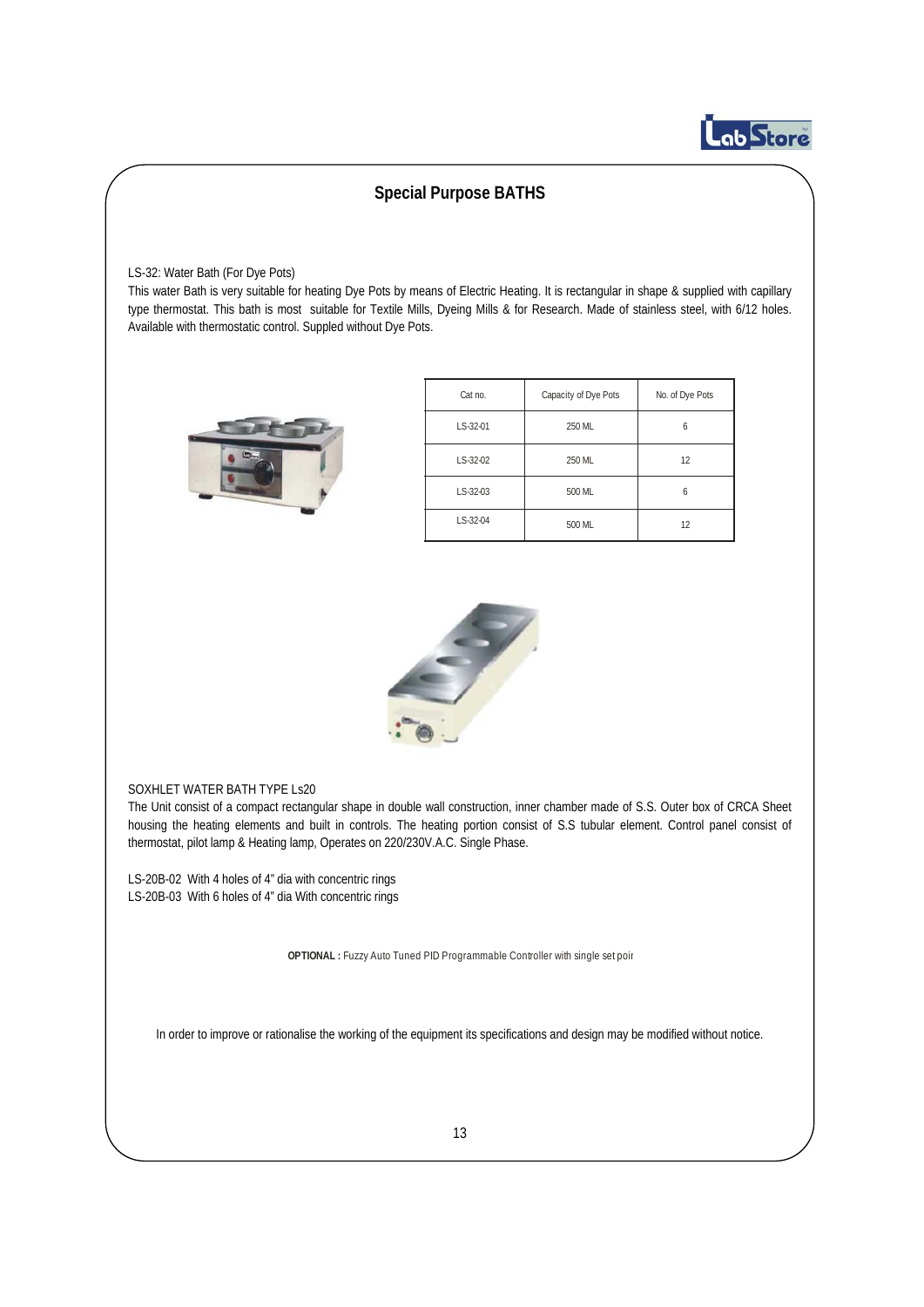

LS-Viscometer Bath,

Labstore Viscometric Baths are ideal for broad range viscosity tests suitable for ubbelohde, Cannon-Fenske or other suspended level type Viscometer tubes.

\*The Viewing Windows of special grade glass for intrior viewing.

\*Heavey Duty Stirrer for uniform bath temperature.

\*Digital Display of temperature with control accuracy + 0.1°C.

Temp Range : Amb +5°C to 100°C & 50°C to 200°C

LS.04: Model with built-in refrigeration system.



| Cat.no      | Temp Range               | Working Chamber | Rating | Viscometer |
|-------------|--------------------------|-----------------|--------|------------|
| $LS - SP/1$ | Amb+5 to $100^{\circ}$ C | 35 x 20 x 30    | 1 KW   |            |
| $LS - SP/2$ | Amb+5 to $100^{\circ}$ C | 35 x 20 x 30    | 1.5 KW |            |
| $LS - SP/3$ | 50 to 200°C              | 35 x 20 x 30    | 1.5 KW |            |
| $LS - SP/4$ | 50 to 200°C              | 35 x 20 x 30    | 2 KW   |            |
| $LS - 04$   | 0 to 80 $\mathbb{C}$     | 35 x 20 x 30    | 1 KW   |            |

#### LS-12A: Laboratory Sand Bath

This is very compact unit for laboratory heating. Double walled construction inside made of S.S., Outside asbestos cement sheet fixed on mild steel angels. This unit is heated by oven heater arranged at the bottom of the S.S. Tray, which is controlled by energy regulations. Suitable operates on 220/230 V AC single Phase 50 c/s.



| Cat no.         | Internal Dim                   | Rating     |
|-----------------|--------------------------------|------------|
| $LS-12A-01$     | $30 \times 20 \times 8.75$ cm. | 1000 Watts |
| $LS - 12A - 02$ | 45 x 30 x 8.75 cm.             | 1750 Watts |

**OPTIONAL :** Fuzzy Auto Tuned PID Programmable Controller with single set poin